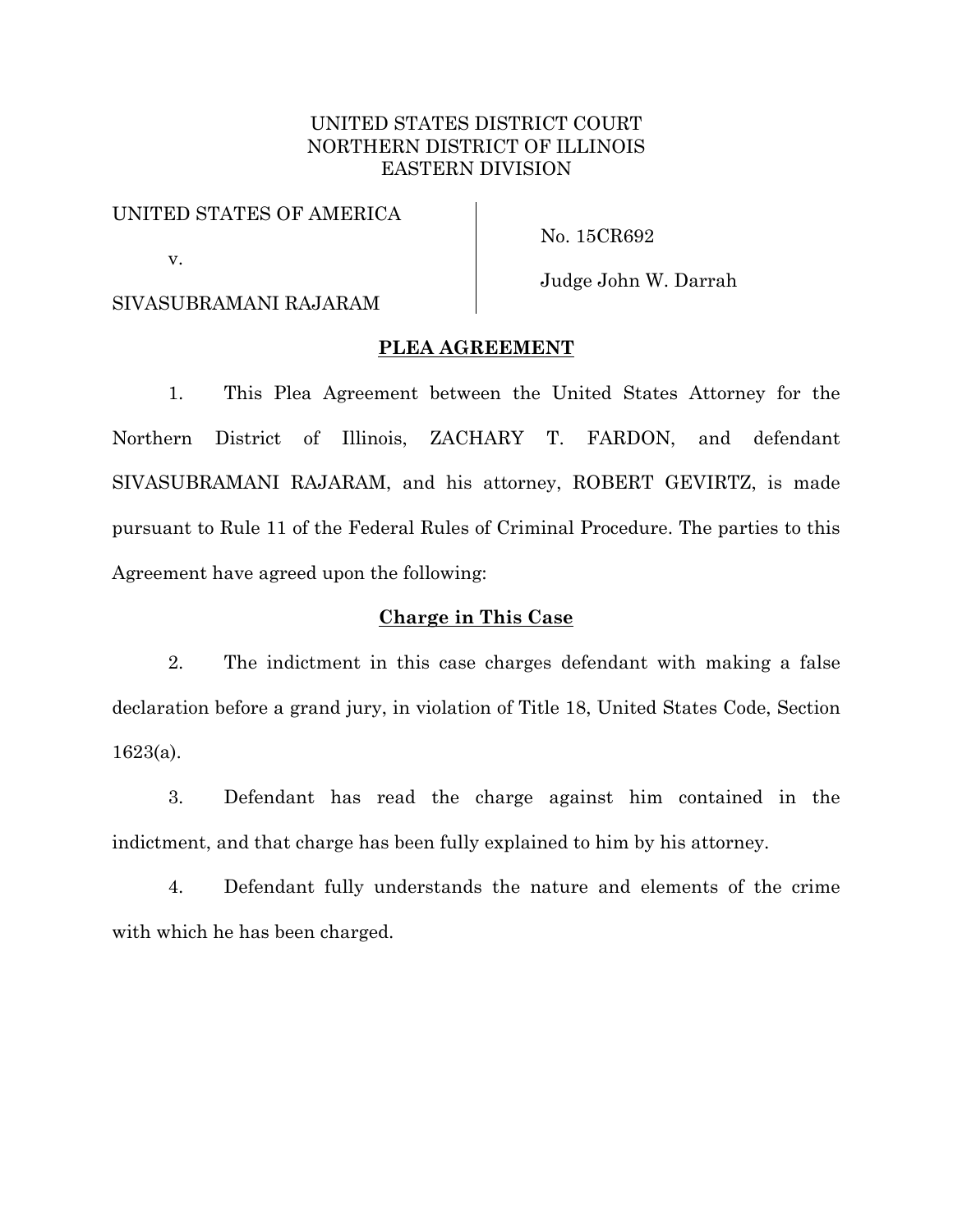### **Charge to Which Defendant Is Pleading Guilty**

5. By this Plea Agreement, defendant agrees to enter a voluntary plea of guilty to the indictment, which charges defendant with making a false declaration before a grand jury, in violation of Title 18, United States Code, Section 1623(a).

#### **Factual Basis**

6. Defendant will plead guilty because he is in fact guilty of the charge contained in the indictment. In pleading guilty, defendant admits the following facts and that those facts establish his guilt beyond a reasonable doubt and constitute relevant conduct pursuant to Guideline § 1B1.3:

 On or about October 1, 2015, at Chicago, in the Northern District of Illinois, Eastern Division, defendant SIVASUBRAMANI RAJARAM, did knowingly make a false material declaration under oath in a proceeding before a grand jury of the United States, in violation of Title 18, United States Code, Section 1623(a).

 In approximately August 2014 through October 1, 2015, Individual A was the Clerk of the Circuit Court of Cook County and Individual B was a high-ranking employee of the Office of the Clerk of the Circuit Court of Cook County. In August 2014, RAJARAM, a former employee of the Office of the Clerk of the Circuit Court of Cook County, returned to Chicago after living in India for several years and loaned \$15,000 to Goat Masters Corporation, whose President was Individual A's husband. On or about September 8, 2014, the Office of the Clerk of the Circuit Court of Cook County rehired RAJARAM in the position of Clerk Senior IV.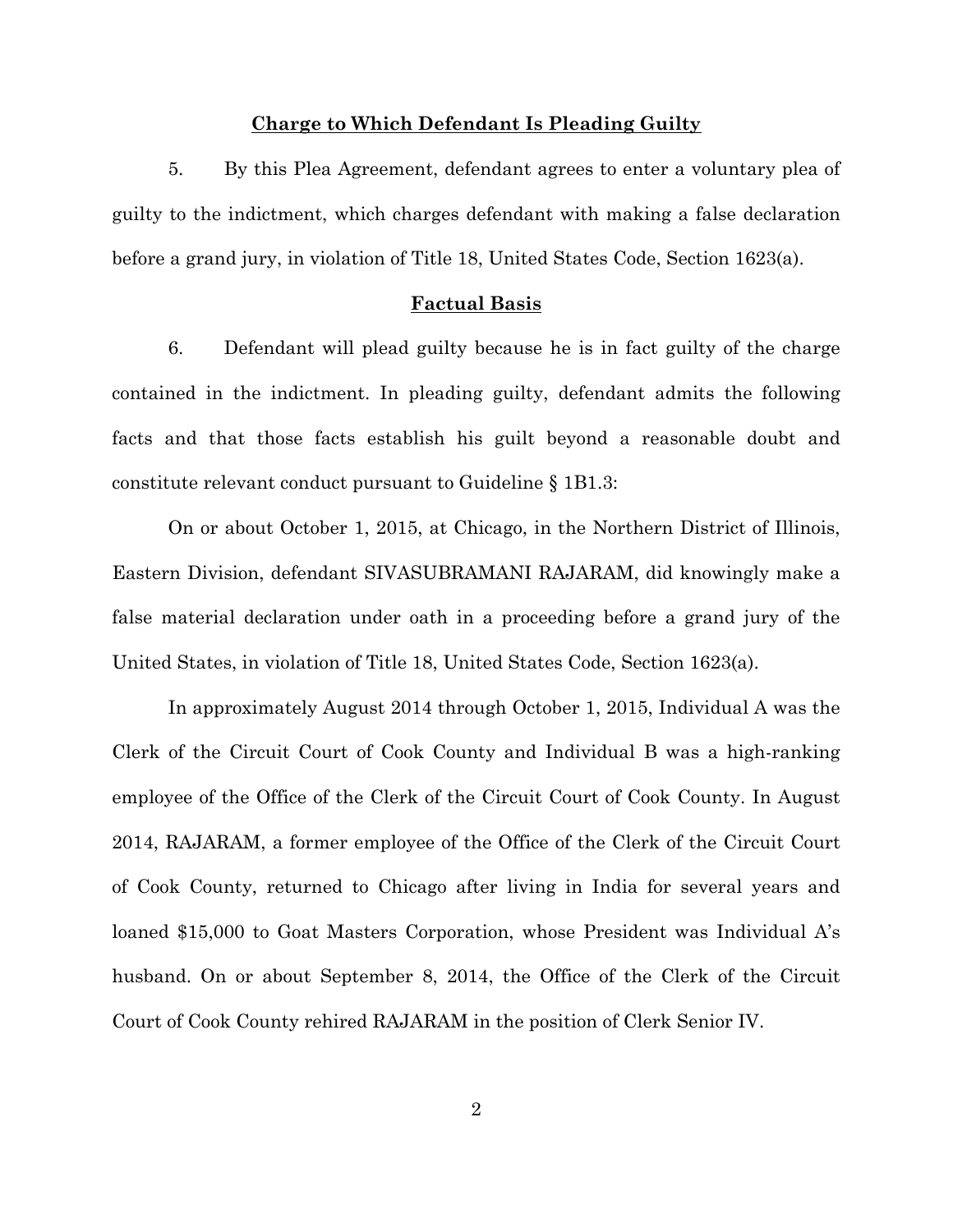Prior to October 1, 2015, the SPECIAL AUGUST 2015 GRAND JURY was conducting an investigation of possible violations of federal criminal law in connection with the purchasing of jobs and promotions within the Office of the Clerk of the Circuit Court of Cook County. RAJARAM acknowledges that the following matters, among others, were material to the Grand Jury's investigation: whether RAJARAM spoke to Individual A after he was rehired by the Office of the Clerk of the Circuit Court of Cook County; and whether RAJARAM was in phone contact with Individual B either before or after he was rehired by the Office of the Clerk of the Circuit Court of Cook County.

 On October 1, 2015, RAJARAM testified in the grand jury. RAJARAM knowingly made two false material declarations during his testimony by responding to questions as follows:

- Q: How about after you were rehired, did you have occasion to talk with [Individual A]?
- A: No. At the meeting, even at the picnic I don't have chance to.
- Q: Since you've been rehired, have you talked to [Individual A] at all?
- A: No.

\*\*\*\*

- Q: So currently in the since you've moved back to Chicago, how often have you talked to [Individual B]?
- A: Maybe like three or four times.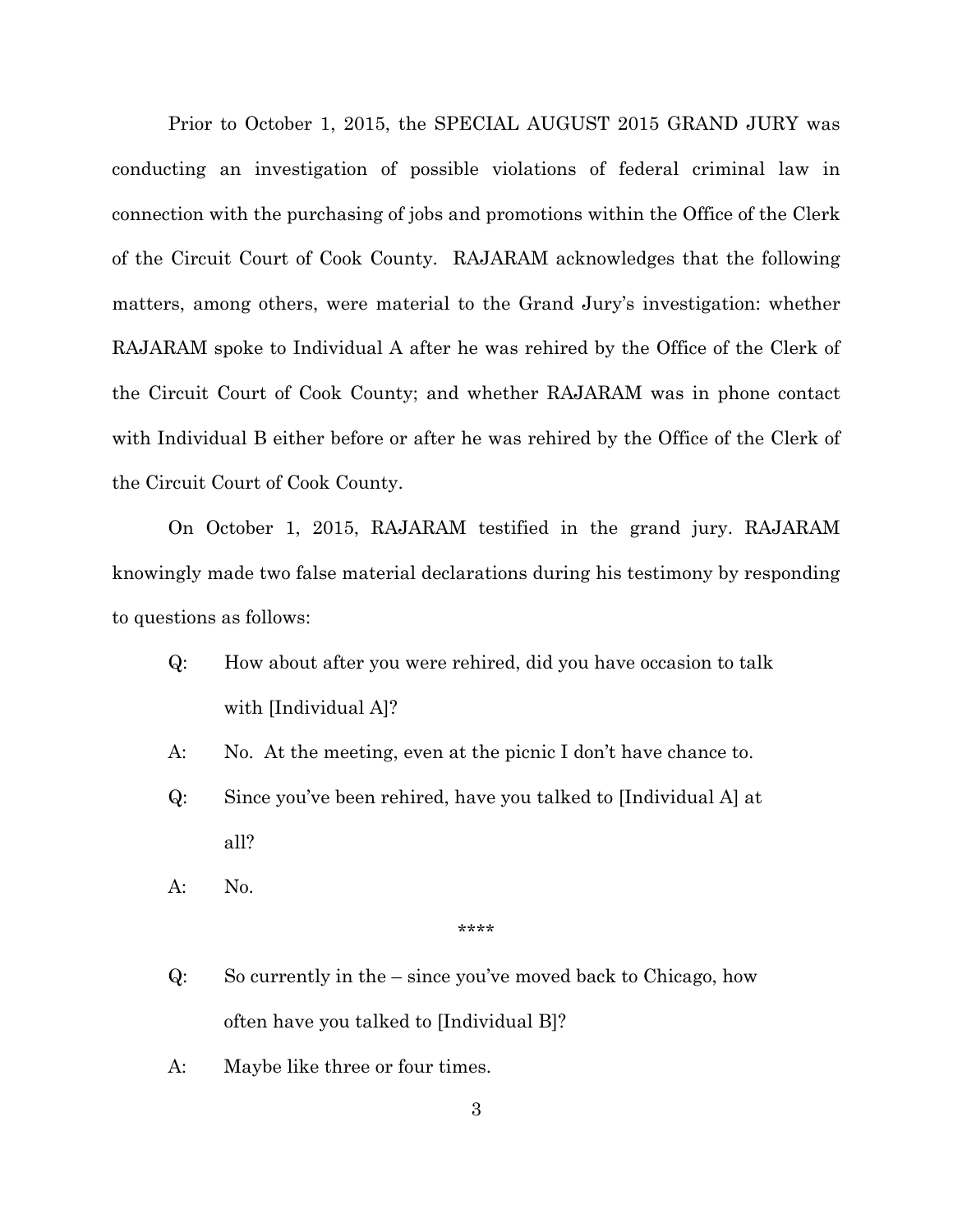Q: By phone?

A: No. FIA on the day, the 2014 parade, this parade also I met...

At the time of his testimony, RAJARAM knew that since the Office of the Clerk of the Circuit Court of Cook County rehired him on or about September 8, 2014, RAJARAM had spoken with Individual A. In addition, at the time of his testimony, RAJARAM also knew that since he returned to Chicago in approximately August 2014 and through approximately October 1, 2015, RAJARAM had spoken by cell phone to Individual B dozens of times.

### **Maximum Statutory Penalties**

7. Defendant understands that the charge to which he is pleading guilty carries the following statutory penalties:

a. A maximum sentence of 5 years' imprisonment. This offense also carries a maximum fine of \$250,000. Defendant further understands that the judge also may impose a term of supervised release of not more than three years.

b. In accord with Title 18, United States Code, Section 3013, defendant will be assessed \$100 on the charge to which he has pled guilty, in addition to any other penalty imposed.

#### **Sentencing Guidelines Calculations**

8. Defendant understands that in imposing sentence the Court will be guided by the United States Sentencing Guidelines. Defendant understands that the Sentencing Guidelines are advisory, not mandatory, but that the Court must consider the Guidelines in determining a reasonable sentence.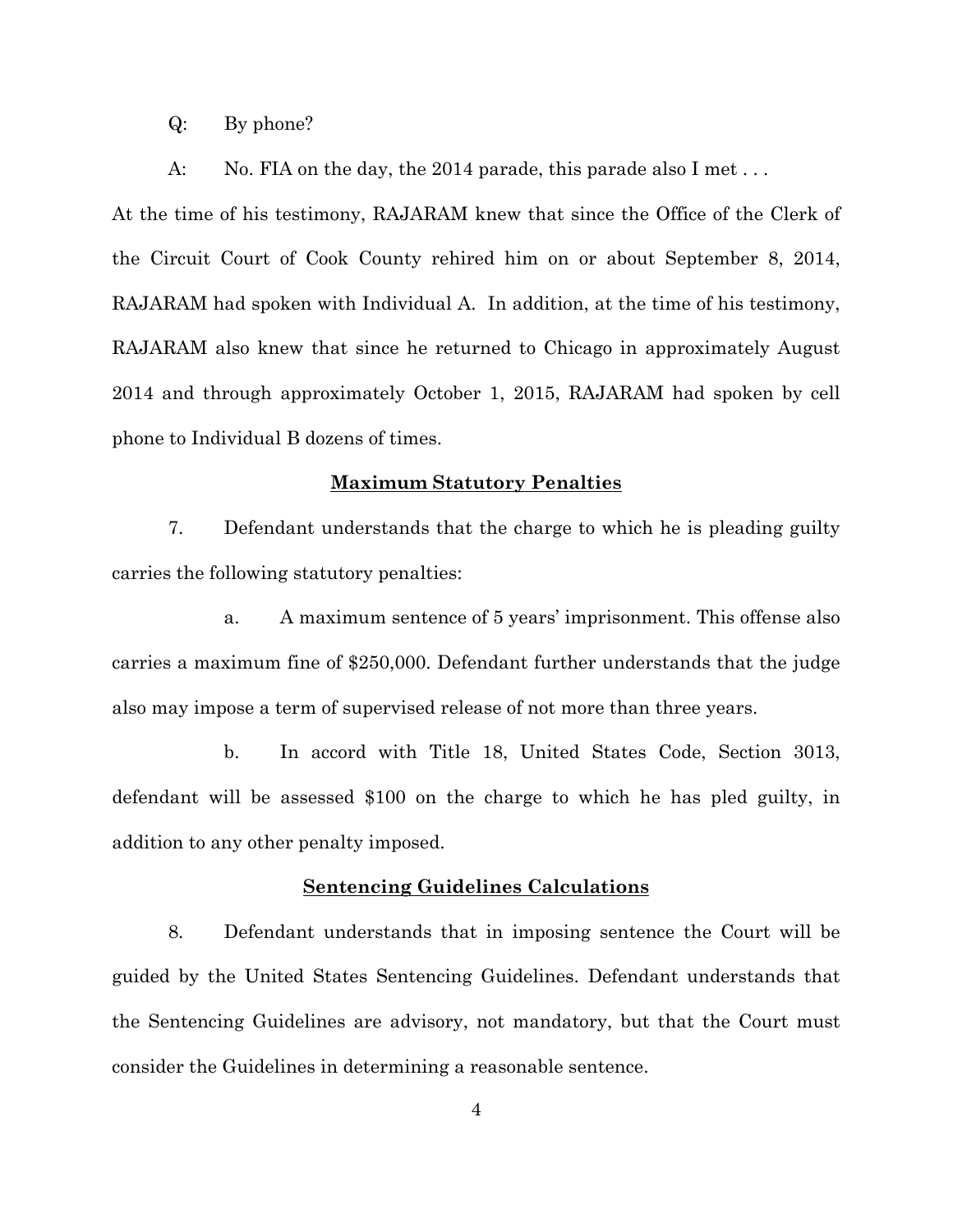9. For purposes of calculating the Sentencing Guidelines, the parties agree on the following points:

a. **Applicable Guidelines**. The Sentencing Guidelines to be considered in this case are those in effect at the time of sentencing. The following statements regarding the calculation of the Sentencing Guidelines are based on the Guidelines Manual currently in effect, namely the November 2015 Guidelines Manual.

# b. **Offense Level Calculations**.

i. The base offense level is 14, pursuant to Guideline §2J1.3.

ii. Defendant has clearly demonstrated a recognition and affirmative acceptance of personal responsibility for his criminal conduct. If the government does not receive additional evidence in conflict with this provision, and if defendant continues to accept responsibility for his actions within the meaning of Guideline § 3E1.1(a), including by furnishing the United States Attorney's Office and the Probation Office with all requested financial information relevant to his ability to satisfy any fine that may be imposed in this case, a two-level reduction in the offense level is appropriate.

iii. In accord with Guideline § 3E1.1(b), defendant has timely notified the government of his intention to enter a plea of guilty, thereby permitting the government to avoid preparing for trial and permitting the Court to allocate its resources efficiently. Therefore, as provided by Guideline § 3E1.1(b), if the Court determines the offense level to be 16 or greater prior to determining that defendant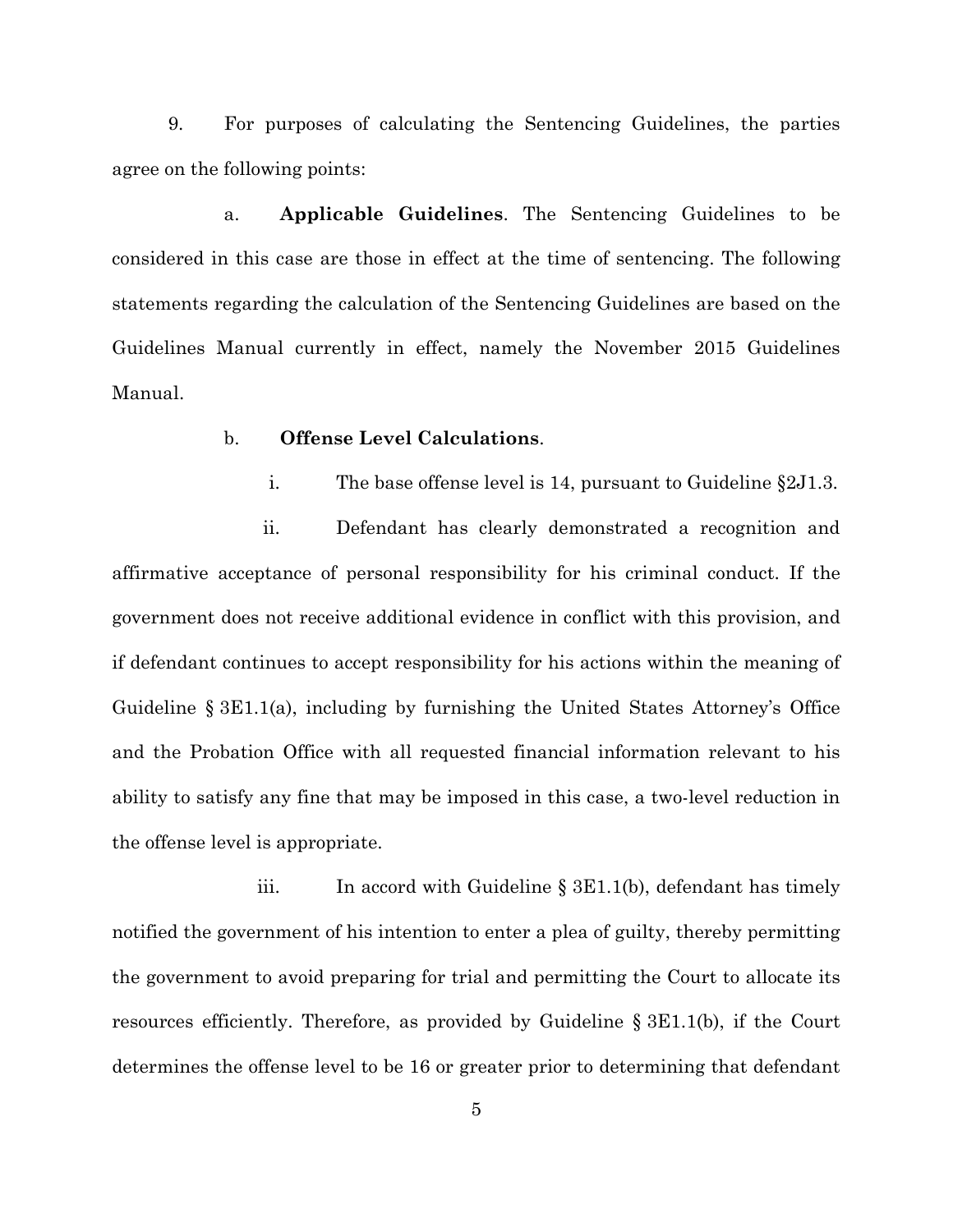is entitled to a two-level reduction for acceptance of responsibility, the government will move for an additional one-level reduction in the offense level.

c. **Criminal History Category**. With regard to determining defendant's criminal history points and criminal history category, based on the facts now known to the government, defendant's criminal history points equal zero and defendant's criminal history category is I.

d. **Anticipated Advisory Sentencing Guidelines Range**. Therefore, based on the facts now known to the government, the anticipated offense level is 12, which, when combined with the anticipated criminal history category of I, results in an anticipated advisory sentencing guidelines range of 10 to 16 months' imprisonment, in addition to any supervised release and fine the Court may impose.

e. Defendant and his attorney and the government acknowledge that the above guidelines calculations are preliminary in nature, and are nonbinding predictions upon which neither party is entitled to rely. Defendant understands that further review of the facts or applicable legal principles may lead the government to conclude that different or additional guidelines provisions apply in this case. Defendant understands that the Probation Office will conduct its own investigation and that the Court ultimately determines the facts and law relevant to sentencing, and that the Court's determinations govern the final guideline calculation. Accordingly, the validity of this Agreement is not contingent upon the probation officer's or the Court's concurrence with the above calculations, and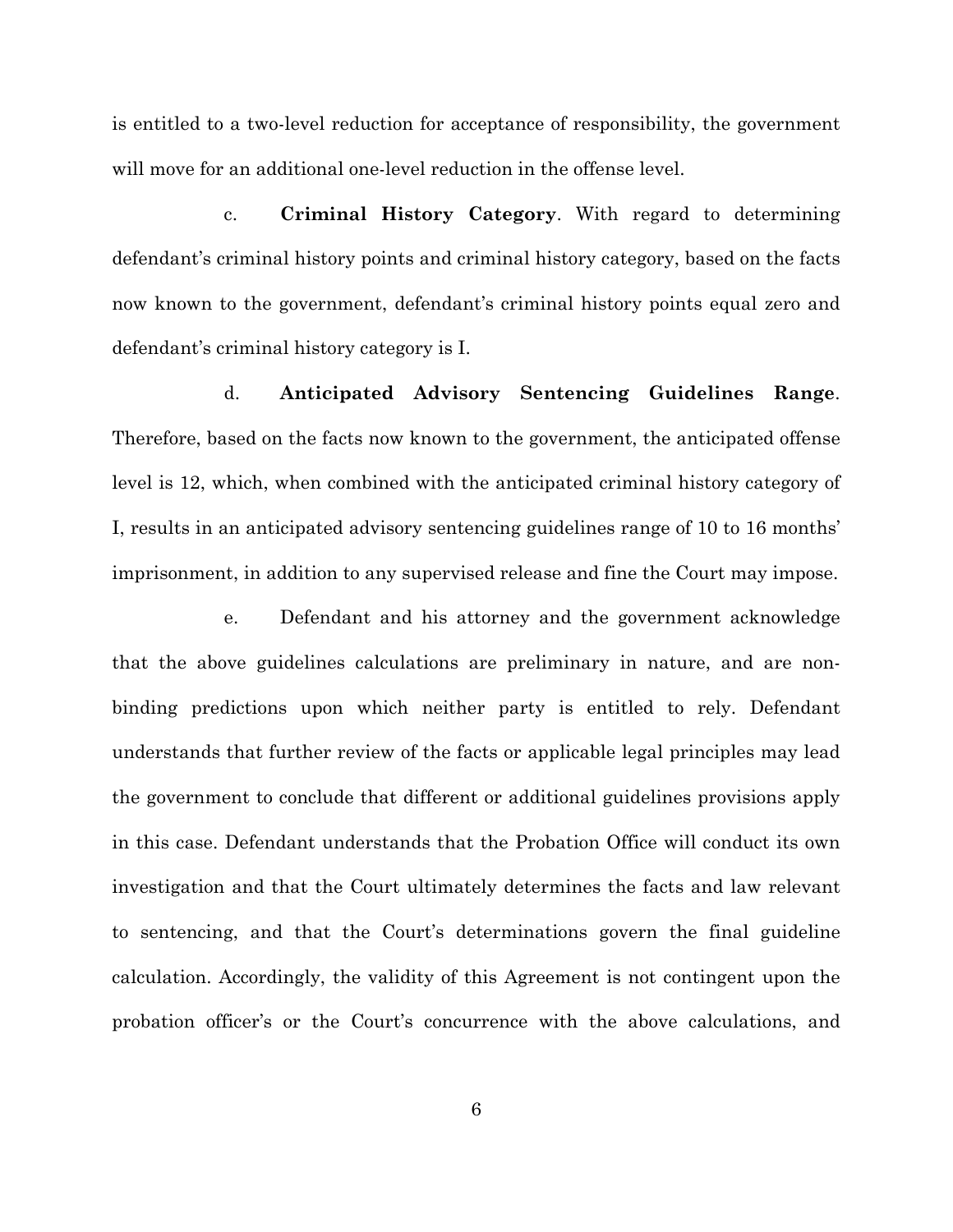defendant shall not have a right to withdraw his plea on the basis of the Court's rejection of these calculations.

10. Both parties expressly acknowledge that this Agreement is not governed by Fed. R. Crim. P.  $11(c)(1)(B)$ , and that errors in applying or interpreting any of the sentencing guidelines may be corrected by either party prior to sentencing. The parties may correct these errors either by stipulation or by a statement to the Probation Office or the Court, setting forth the disagreement regarding the applicable provisions of the guidelines. The validity of this Agreement will not be affected by such corrections, and defendant shall not have a right to withdraw his plea, nor the government the right to vacate this Agreement, on the basis of such corrections.

### **Agreements Relating to Sentencing**

11. Each party is free to recommend whatever sentence it deems appropriate.

12. It is understood by the parties that the sentencing judge is neither a party to nor bound by this Agreement and may impose a sentence up to the maximum penalties as set forth above. Defendant further acknowledges that if the Court does not accept the sentencing recommendation of the parties, defendant will have no right to withdraw his guilty plea.

13. Defendant agrees to pay the special assessment of \$100 at the time of sentencing with a cashier's check or money order payable to the Clerk of the U.S. District Court.

7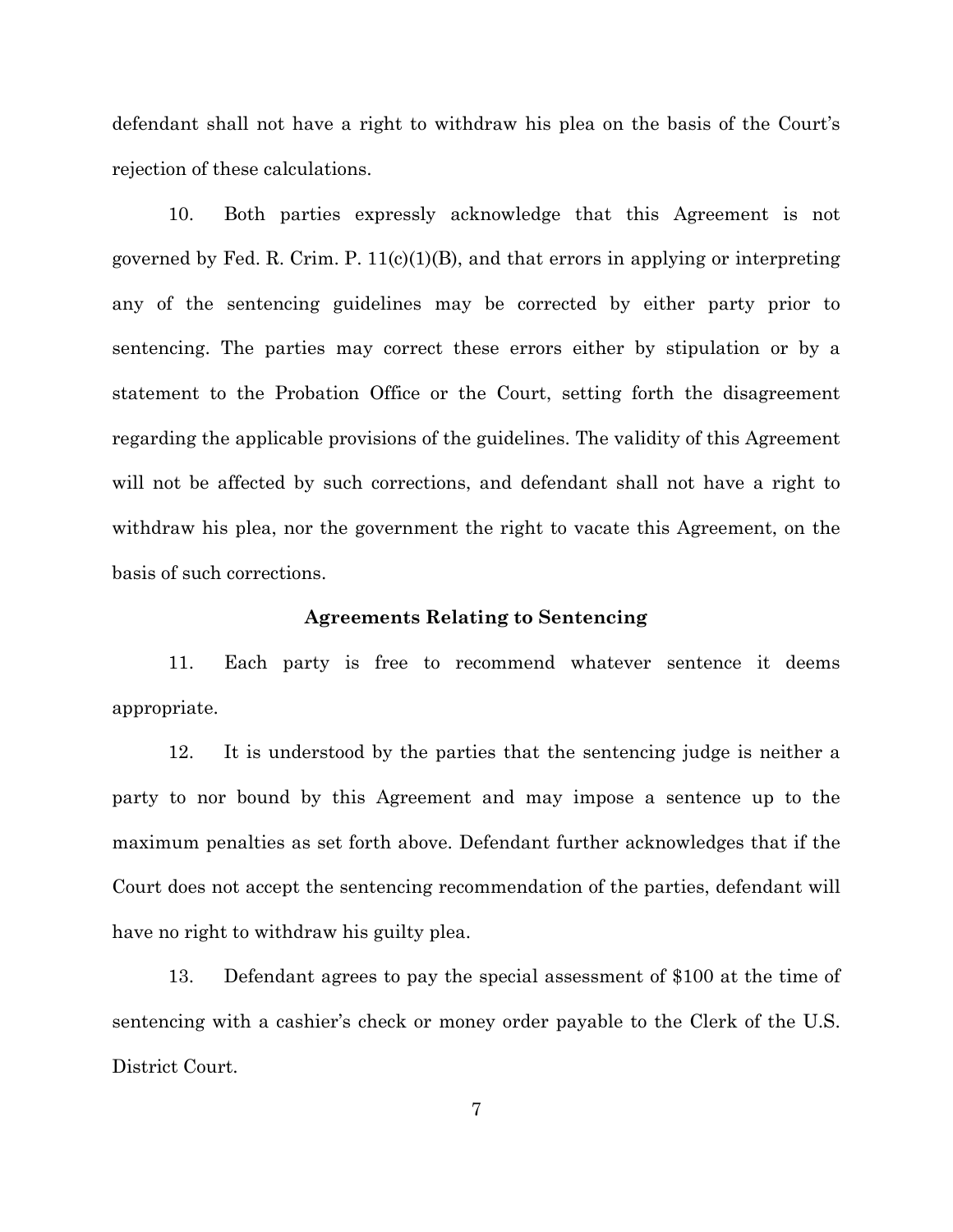### **Acknowledgments and Waivers Regarding Plea of Guilty**

#### **Nature of Agreement**

14. This Agreement is entirely voluntary and represents the entire agreement between the United States Attorney and defendant regarding defendant's criminal liability in case 15CR692.

15. This Agreement concerns criminal liability only. Except as expressly set forth in this Agreement, nothing herein shall constitute a limitation, waiver, or release by the United States or any of its agencies of any administrative or judicial civil claim, demand, or cause of action it may have against defendant or any other person or entity. The obligations of this Agreement are limited to the United States Attorney's Office for the Northern District of Illinois and cannot bind any other federal, state, or local prosecuting, administrative, or regulatory authorities, except as expressly set forth in this Agreement.

### **Waiver of Rights**

16. Defendant understands that by pleading guilty he surrenders certain rights, including the following:

a. **Trial rights**. Defendant has the right to persist in a plea of not guilty to the charge against him, and if he does, he would have the right to a public and speedy trial.

i. The trial could be either a jury trial or a trial by the judge sitting without a jury. However, in order that the trial be conducted by the judge

8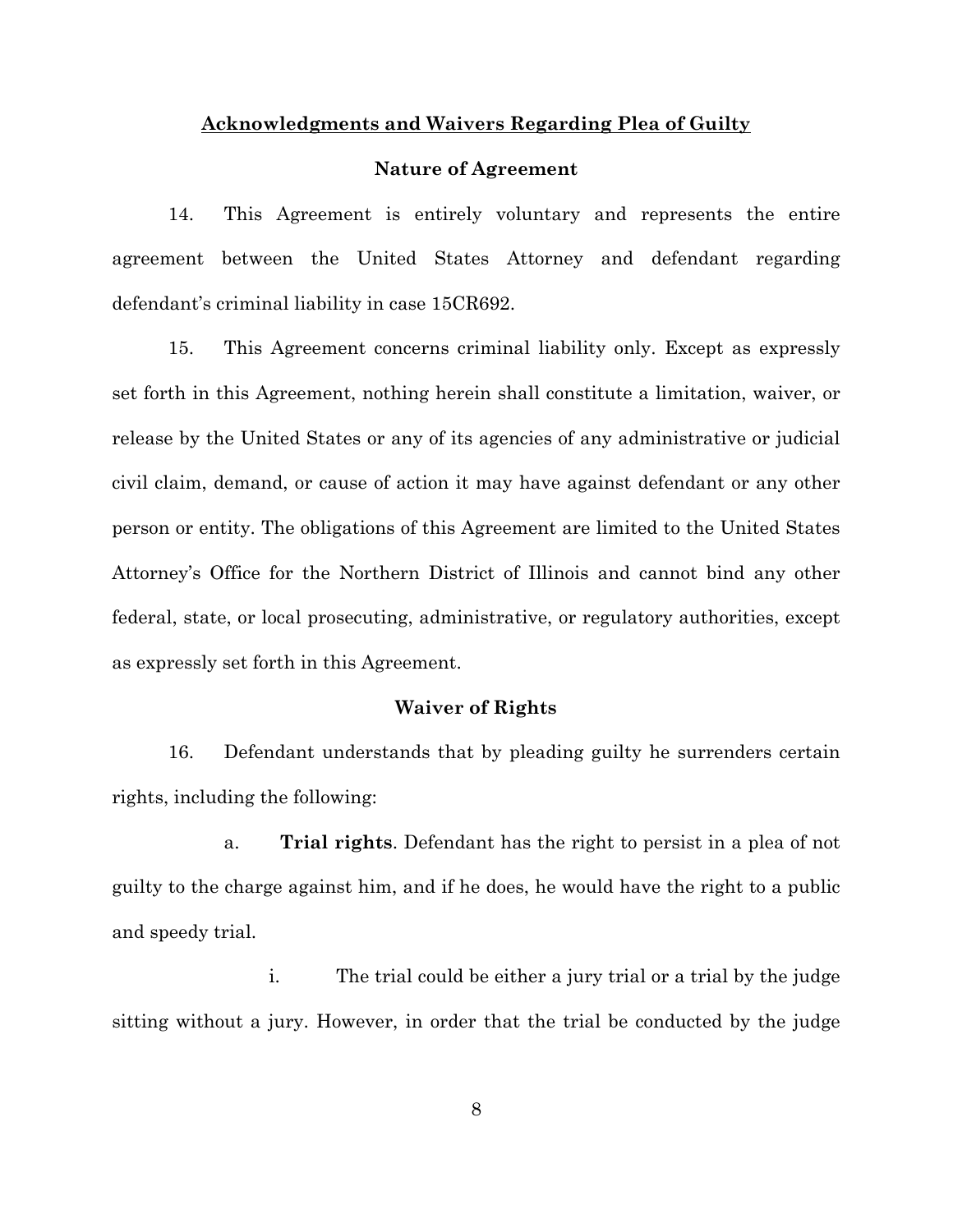sitting without a jury, defendant, the government, and the judge all must agree that the trial be conducted by the judge without a jury.

ii. If the trial is a jury trial, the jury would be composed of twelve citizens from the district, selected at random. Defendant and his attorney would participate in choosing the jury by requesting that the Court remove prospective jurors for cause where actual bias or other disqualification is shown, or by removing prospective jurors without cause by exercising peremptory challenges.

iii. If the trial is a jury trial, the jury would be instructed that defendant is presumed innocent, that the government has the burden of proving defendant guilty beyond a reasonable doubt, and that the jury could not convict him unless, after hearing all the evidence, it was persuaded of his guilt beyond a reasonable doubt. The jury would have to agree unanimously before it could return a verdict of guilty or not guilty.

iv. If the trial is held by the judge without a jury, the judge would find the facts and determine, after hearing all the evidence, whether or not the judge was persuaded that the government had established defendant's guilt beyond a reasonable doubt.

v. At a trial, whether by a jury or a judge, the government would be required to present its witnesses and other evidence against defendant. Defendant would be able to confront those government witnesses and his attorney would be able to cross-examine them.

9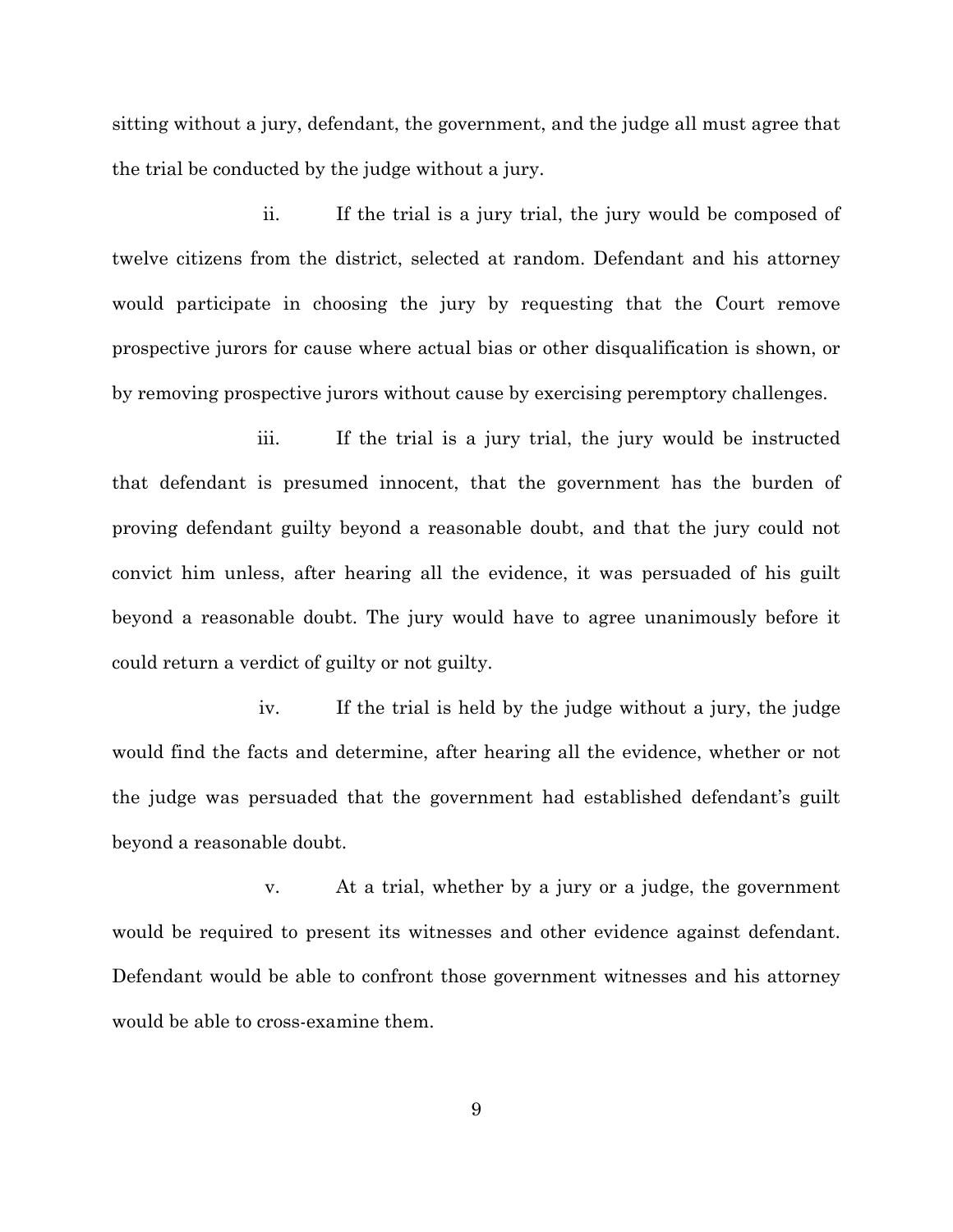vi. At a trial, defendant could present witnesses and other evidence in his own behalf. If the witnesses for defendant would not appear voluntarily, he could require their attendance through the subpoena power of the Court. A defendant is not required to present any evidence.

vii. At a trial, defendant would have a privilege against selfincrimination so that he could decline to testify, and no inference of guilt could be drawn from his refusal to testify. If defendant desired to do so, he could testify in his own behalf.

b. **Appellate rights.** Defendant further understands he is waiving all appellate issues that might have been available if he had exercised his right to trial, and may only appeal the validity of this plea of guilty and the sentence imposed. Defendant understands that any appeal must be filed within 14 calendar days of the entry of the judgment of conviction.

17. Defendant understands that by pleading guilty he is waiving all the rights set forth in the prior paragraphs, with the exception of the appellate rights specifically preserved above. Defendant's attorney has explained those rights to him, and the consequences of his waiver of those rights.

#### **Presentence Investigation Report/Post-Sentence Supervision**

18. Defendant understands that the United States Attorney's Office in its submission to the Probation Office as part of the Pre-Sentence Report and at sentencing shall fully apprise the District Court and the Probation Office of the nature, scope, and extent of defendant's conduct regarding the charge against him,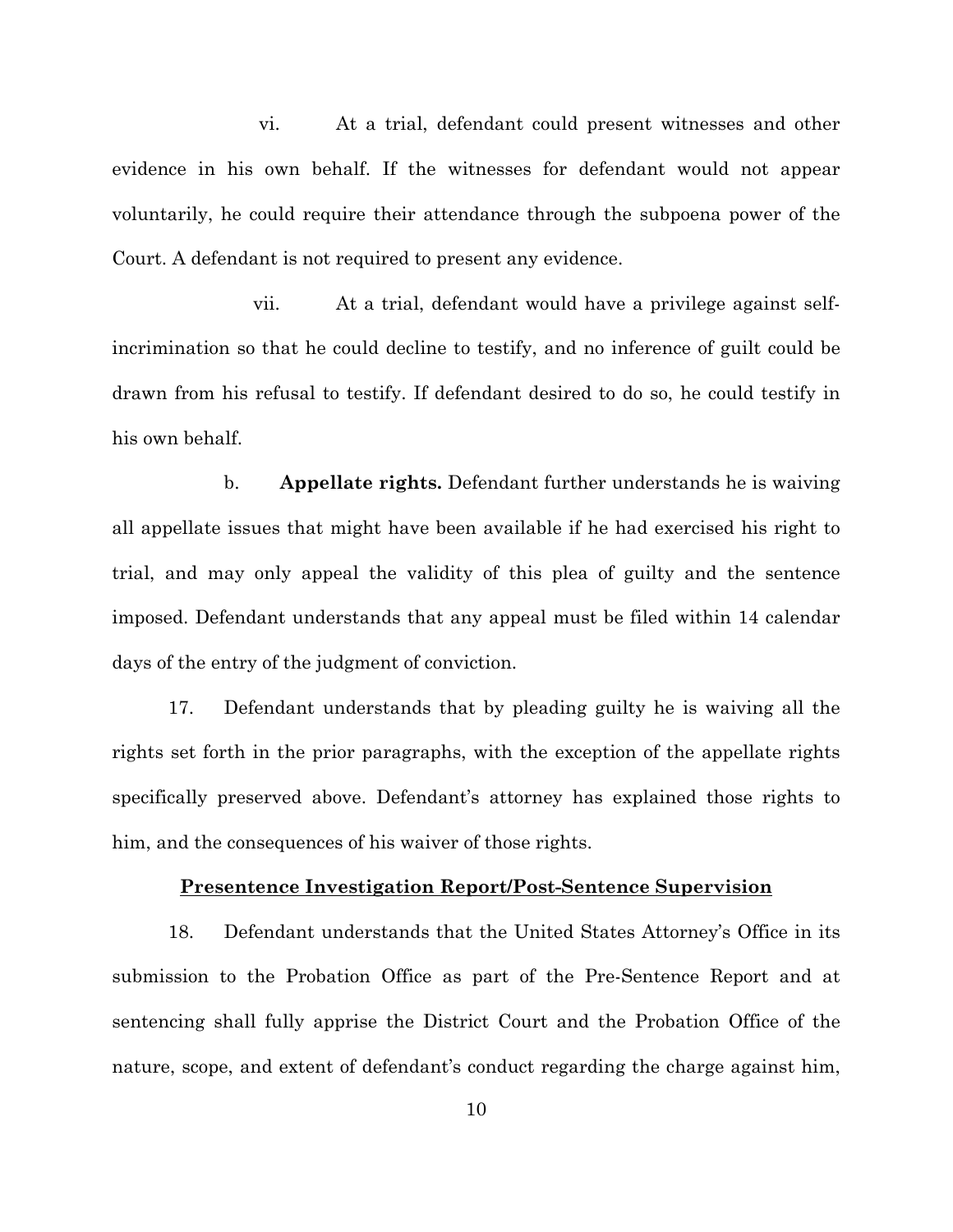and related matters. The government will make known all matters in aggravation and mitigation relevant to sentencing.

19. Defendant agrees to truthfully and completely execute a Financial Statement (with supporting documentation) prior to sentencing, to be provided to and shared among the Court, the Probation Office, and the United States Attorney's Office regarding all details of his financial circumstances, including his recent income tax returns as specified by the probation officer. Defendant understands that providing false or incomplete information, or refusing to provide this information, may be used as a basis for denial of a reduction for acceptance of responsibility pursuant to Guideline § 3E1.1 and enhancement of his sentence for obstruction of justice under Guideline § 3C1.1, and may be prosecuted as a violation of Title 18, United States Code, Section 1001 or as a contempt of the Court.

20. For the purpose of monitoring defendant's compliance with his obligations to pay a fine during any term of supervised release or probation to which defendant is sentenced, defendant further consents to the disclosure by the IRS to the Probation Office and the United States Attorney's Office of defendant's individual income tax returns (together with extensions, correspondence, and other tax information) filed subsequent to defendant's sentencing, to and including the final year of any period of supervised release or probation to which defendant is sentenced. Defendant also agrees that a certified copy of this Agreement shall be sufficient evidence of defendant's request to the IRS to disclose the returns and return information, as provided for in Title 26, United States Code, Section 6103(b).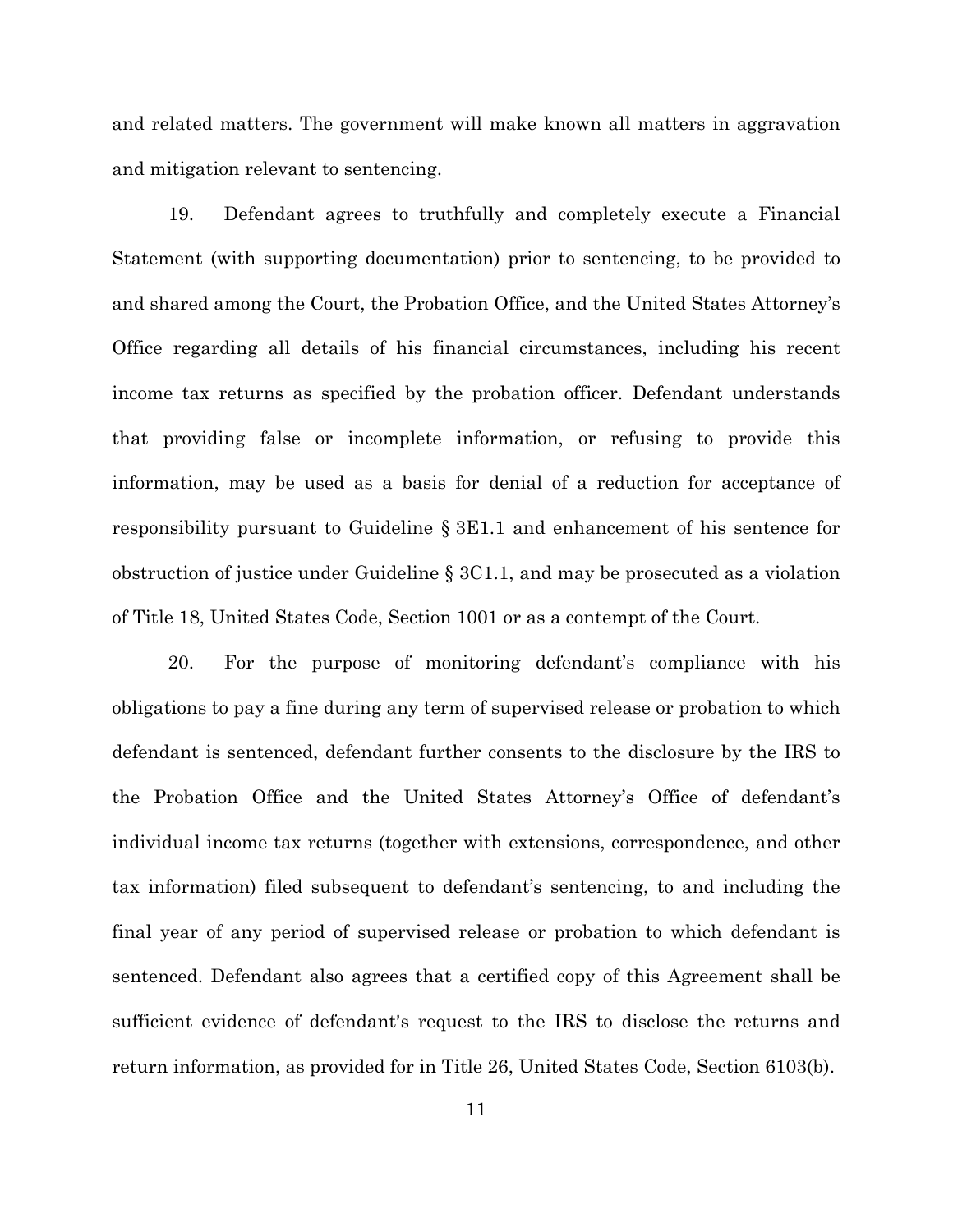#### **Other Terms**

21. Defendant agrees to cooperate with the United States Attorney's Office in collecting any unpaid fine for which defendant is liable, including providing financial statements and supporting records as requested by the United States Attorney's Office.

22. Defendant understands that, if convicted, a defendant who is not a United States citizen may be removed from the United States, denied citizenship, and denied admission to the United States in the future.

23. Defendant understands that the government has the right to seek defendant's truthful testimony before a grand jury or a district court.

# **Conclusion**

24. Defendant understands that this Agreement will be filed with the Court, will become a matter of public record, and may be disclosed to any person.

25. Defendant understands that his compliance with each part of this Agreement extends throughout the period of his sentence, and failure to abide by any term of the Agreement is a violation of the Agreement. Defendant further understands that in the event he violates this Agreement, the government, at its option, may move to vacate the Agreement, rendering it null and void, and thereafter prosecute defendant not subject to any of the limits set forth in this Agreement, or may move to resentence defendant or require defendant's specific performance of this Agreement. Defendant understands and agrees that in the event that the Court permits defendant to withdraw from this Agreement, or